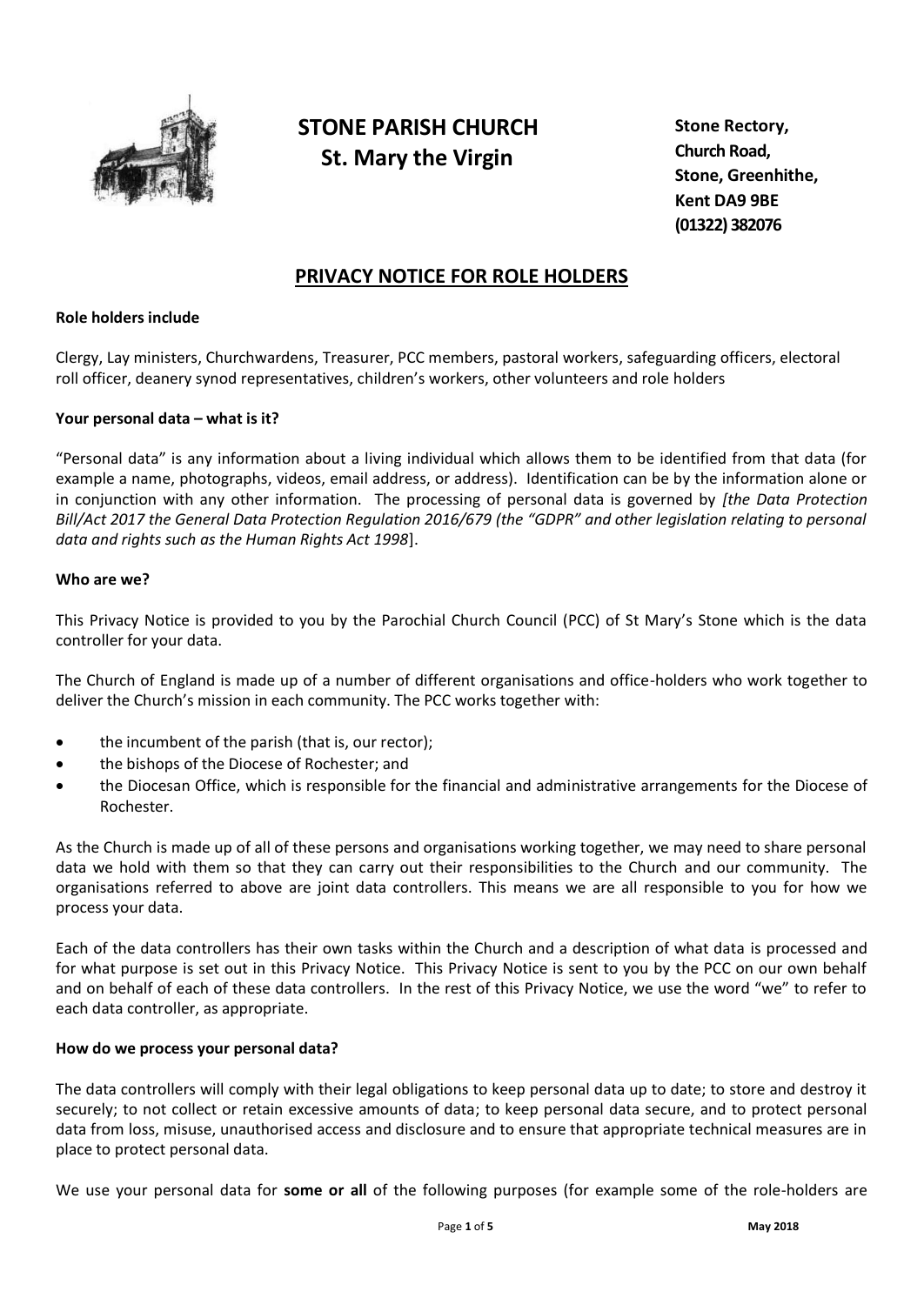volunteers and no financial information will be processed for these role holders): -

- To enable those who undertake pastoral care duties as appropriate (e.g. visiting the bereaved);
- To enable us to meet all legal and statutory obligations (which include maintaining and publishing our electoral roll in accordance with the Church Representation Rules);
- To carry out comprehensive safeguarding procedures (including due diligence and complaints handling) in accordance with best safeguarding practice from time to time with the aim of ensuring that all children and adults-at-risk are provided with safe environments;
- To deliver the Church's mission to our community, and to carry out any other voluntary or charitable activities for the benefit of the public as provided for in the constitution and statutory framework of each data controller;
- To administer the parish, deanery, archdeaconry and diocesan membership records;
- To fundraise and promote the interests of the church and charity;
- To manage our employees and volunteers;
- To maintain our own accounts and records;
- To seek your views or comments;
- To notify you of changes to our services, events and role holders
- To send you communications which you have requested and that may be of interest to you. These may include information about campaigns, appeals, other fundraising activities;
- To process a grant or application for a role;
- To enable us to provide a voluntary service for the benefit of the public in a particular geographical area as specified in our constitution;
- To share your contact details with the Diocesan office so they can keep you informed about news in the diocese and events, activities and services that will be occurring in the diocese and in which you may be interested.
- We will process data about role holders for legal, personnel, administrative and management purposes and to enable us to meet our legal obligations, for example to pay role-holders, monitor their performance and to confer benefits in connection with your engagement as a Role Holder. "Role Holders" includes volunteers, employees, contractors, agents, staff, retirees, temporary employees, beneficiaries, workers, treasurers and other role holders.
- We may process sensitive personal data relating to Role Holders including, as appropriate:
	- information about a Role Holder's physical or mental health or condition in order to monitor sick leave and take decisions as to the Role Holder's fitness for work;
	- the Role Holder's racial or ethnic origin or religious or similar information in order to monitor compliance with equal opportunities legislation;
	- **in order to comply with legal requirements and obligations to third parties.**
- Our processing also includes the use of CCTV systems for the prevention and prosecution of crime.

## **What data do the data controllers listed above process?**

- Names, titles, and aliases, photographs.
- Contact details such as telephone numbers, addresses, and email addresses.
- Where they are relevant to our mission, or where you provide them to us, we may process demographic information such as gender, age, date of birth, marital status, nationality, education/work histories, academic/professional qualifications, employment details, hobbies, family composition, and dependants.
- Non-financial identifiers such as passport numbers, driving license numbers, vehicle registration numbers, taxpayer identification numbers, employee identification numbers, tax reference codes, and national insurance numbers.
- Financial identifiers such as bank account numbers, payment card numbers, payment/transaction identifiers, policy numbers, and claim numbers.
- Financial information such as salary, bonus, record of earnings, tax code, tax and benefits contributions, expenses claimed, creditworthiness, car allowance (if applicable), amounts insured, and amounts claimed.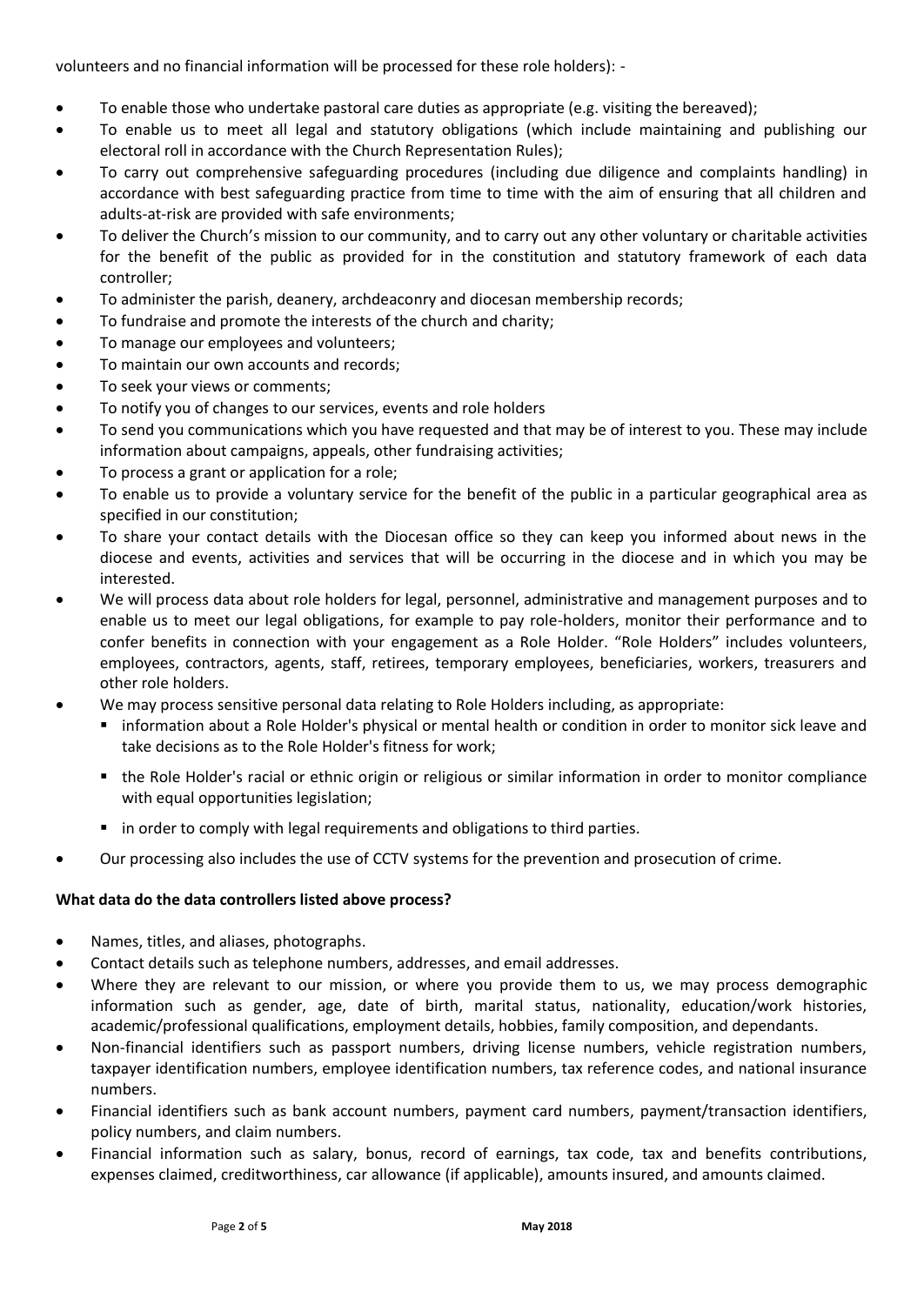- Other operational personal data created, obtained, or otherwise processed in the course of carrying out our activities, including but not limited to, CCTV footage, recordings of telephone conversations, IP addresses and website visit histories, logs of visitors, and logs of accidents, injuries and insurance claims.
- Other employee data (not covered above) relating to Role Holders including emergency contact information; gender, birth date, referral source (e.g. agency, employee referral); level, performance management information, languages and proficiency; licences/certificates, citizenship, immigration status; employment status, retirement date; billing rates, office location, practice and speciality; publication and awards for articles, books etc.; prior job history, employment references and personal biographies.
- The data we process is likely to constitute sensitive personal data because, as a church, the fact that we process your data at all may be suggestive of your religious beliefs. Where you provide this information, we may also process other categories of sensitive personal data: racial or ethnic origin, sex life, mental and physical health, details of injuries, medication/treatment received, political beliefs, labour union affiliation, genetic data, biometric data, data concerning sexual orientation and criminal records, fines and other similar judicial records.

#### **What is the legal basis for processing your personal data?**

Most of our data is processed because it is necessary for our legitimate interests, or the legitimate interests of a third party (such as another organisation in the Church of England). An example of this would be our safeguarding work to protect children and adults at risk. We will always take into account your interests, rights and freedoms.

Some of our processing is necessary for compliance with a legal obligation. For example, we are required by the Church Representation Rules to administer and publish the electoral roll, and under Canon Law to announce forthcoming weddings by means of the publication of banns.

We may also process data if it is necessary for the performance of a contract with you, or to take steps to enter into a contract. An example of this would be processing your data in connection with the hire of church facilities.

We will also process your data in order to assist you in fulfilling your role in the church including pastoral and administrative support or if processing is necessary for compliance with a legal obligation.

Religious organisations are also permitted to process information about your religious beliefs to administer membership or contact details.

Where your information is used other than in accordance with one of these legal bases, we will first obtain your consent to that use.

#### **Sharing your personal data**

Your personal data will be treated as strictly confidential. It will only be shared with third parties including other data controllers where it is necessary for the performance of the data controllers' tasks or where you first give us your prior consent. It is likely that we will need to share your data with

- The appropriate bodies of the Church of England including the other data controllers;
- Our agents, servants and contractors. For example, we may ask a commercial provider to send out newsletters on our behalf, or to maintain our database software;
- Other clergy or lay persons nominated or licensed by the bishops of the Diocese of Rochester to support the mission of the Church in our parish. For example, our clergy are supported by our area dean and archdeacon, who may provide confidential mentoring and pastoral support. Assistant or temporary ministers, including curates, deacons, licensed lay ministers, commissioned lay ministers or persons with Bishop's Permissions may participate in our mission in support of our regular clergy;
- Other persons or organisations operating within the Diocese of Rochester including, where relevant, the Rochester Diocesan Board of Education;

#### **How long do we keep your personal data?**

We will keep some records permanently if we are legally required to do so. We may keep some other records for an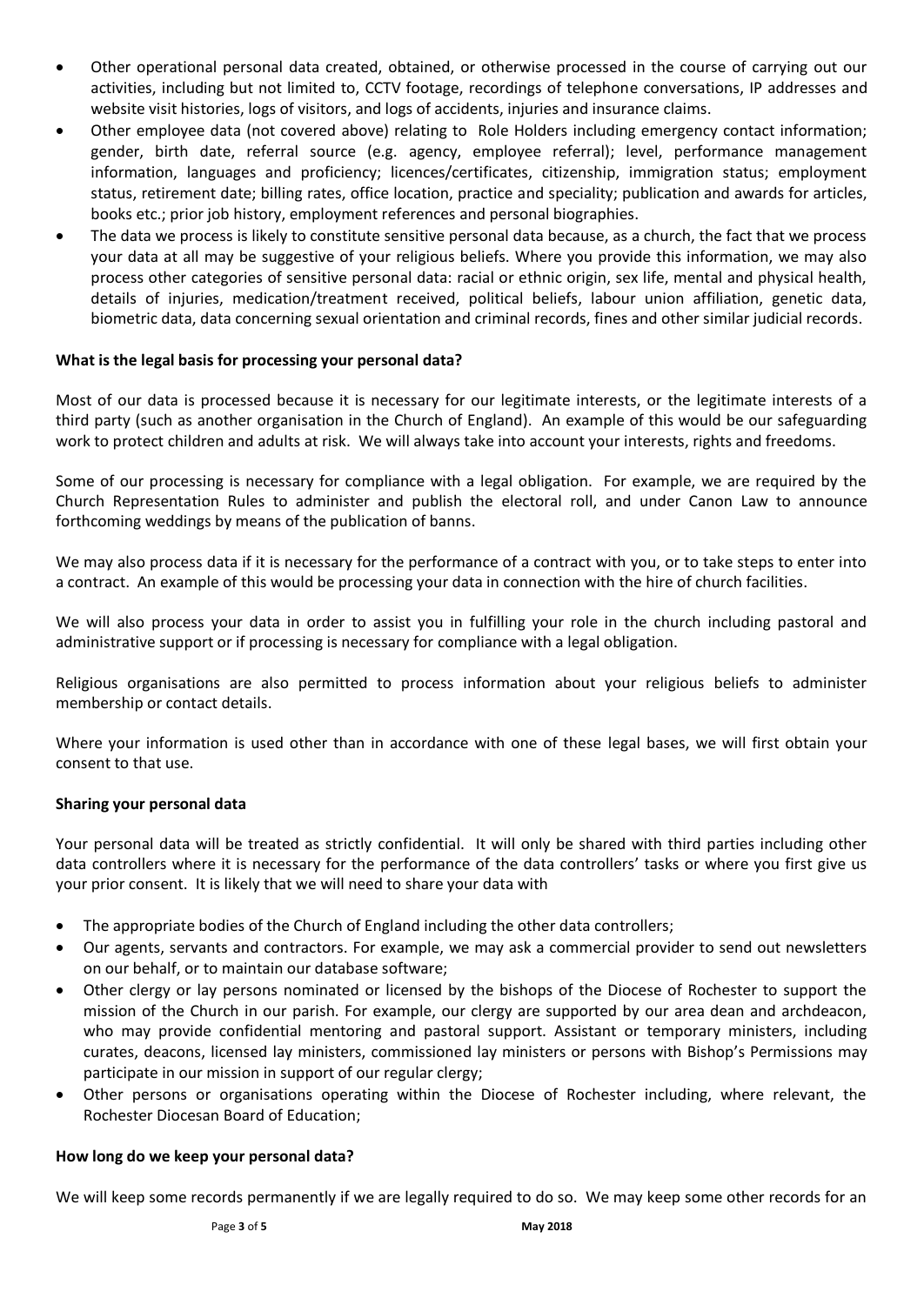extended period of time. For example, it is current best practice to keep financial records for a minimum period of 7 years to support HMRC audits. In general, we will endeavour to keep data only for as long as we need it. This means that we may delete it when it is no longer needed.

### **Your rights and your personal data**

You have the following rights with respect to your personal data. When exercising any of the rights listed below, in order to process your request, we may need to verify your identity for your security. In such cases we will need you to respond with proof of your identity before you can exercise these rights.

- 1. The right to access information we hold on you.
	- a) At any point you can contact us to request the information we hold on you as well as why we have that information, who has access to the information and where we obtained the information from. Once we have received your request we will respond within one month.
	- b) There are no fees or charges for the first request but additional requests for the same data may be subject to an administrative fee.
- 2. The right to correct and update the information we hold on you.
	- a) If the data we hold on you is out of date, incomplete or incorrect, you can inform us and your data will be updated.
- 3. The right to have your information erased.
	- a) If you feel that we should no longer be using your data or that we are illegally using your data, you can request that we erase the data we hold.
	- b) When we receive your request we will confirm whether the data has been deleted or the reason why it cannot be deleted (for example because we need it for our legitimate interests or regulatory purpose(s)).
- 4. The right to object to processing of your data.
	- a) You have the right to request that we stop processing your data. Upon receiving the request we will contact you and let you know if we are able to comply or if we have legitimate grounds to continue to process your data. Even after you exercise your right to object, we may continue to hold your data to comply with your other rights or to bring or defend legal claims.
- 5. The right to data portability.
	- a) You have the right to request that we transfer some of your data to another controller. We will comply with your request, where it is feasible to do so, within one month of receiving your request.
- 6. The right to withdraw your consent to the processing at any time for any processing of data to which consent was sought.
	- a) You can withdraw your consent easily by telephone, email, or by post (see Contact Details below).
- 7. The right to object to the processing of personal data where applicable.
- 8. The right to lodge a complaint with the Information Commissioners Office.

#### **Transfer of Data Abroad**

Any electronic personal data transferred to countries or territories outside the EU will only be placed on systems complying with measures giving equivalent protection of personal rights either through international agreements or contracts approved by the European Union. Our website is also accessible from overseas so on occasion some personal data (for example in a newsletter) may be accessed from overseas.

#### **Further processing**

If we wish to use your personal data for a new purpose, not covered by this Data Protection Notice, then we will provide you with a new notice explaining this new use prior to commencing the processing and setting out the